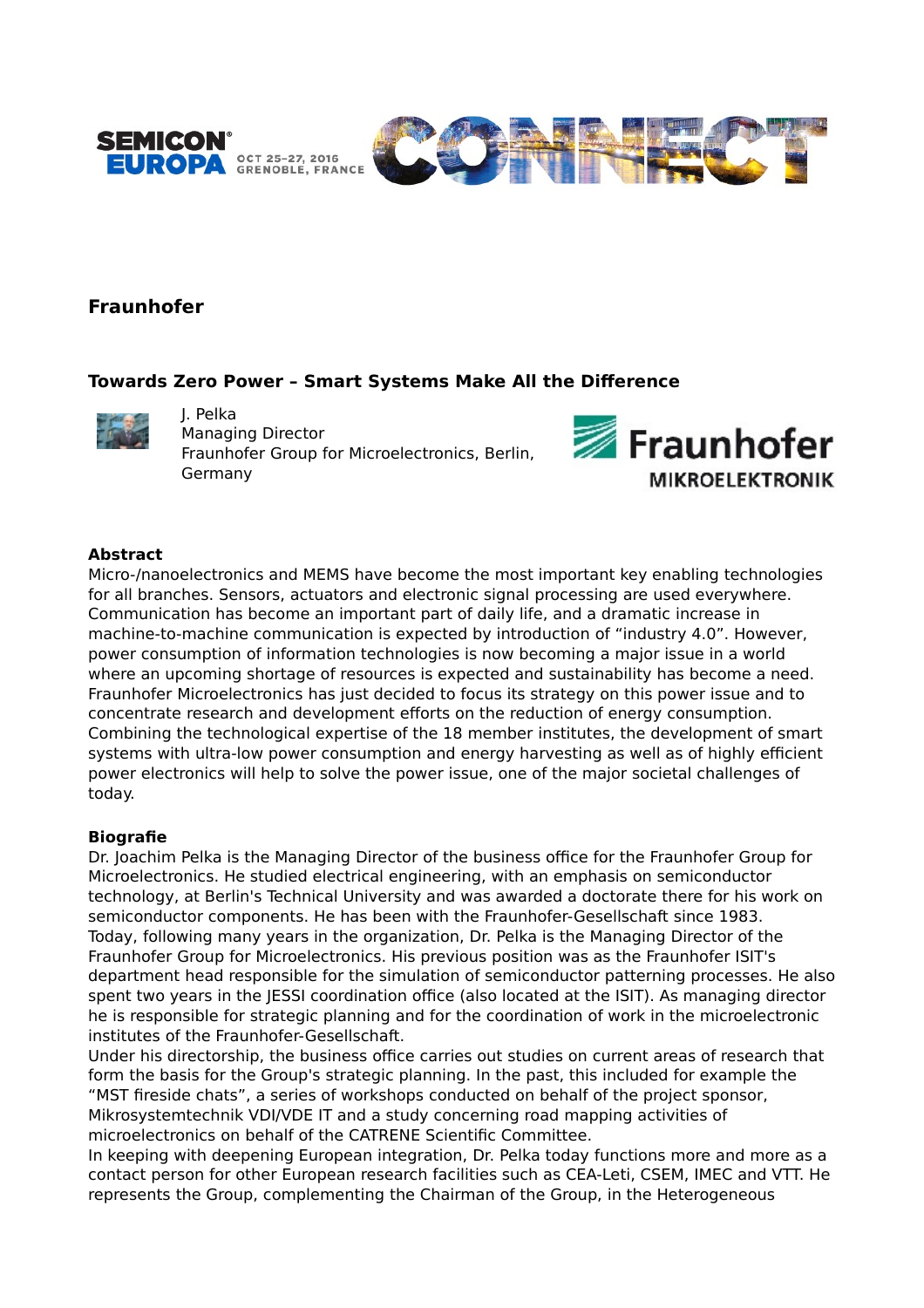Technology Alliance HTA. He is also involved in the AENEAS Management Committee and Scientific Council.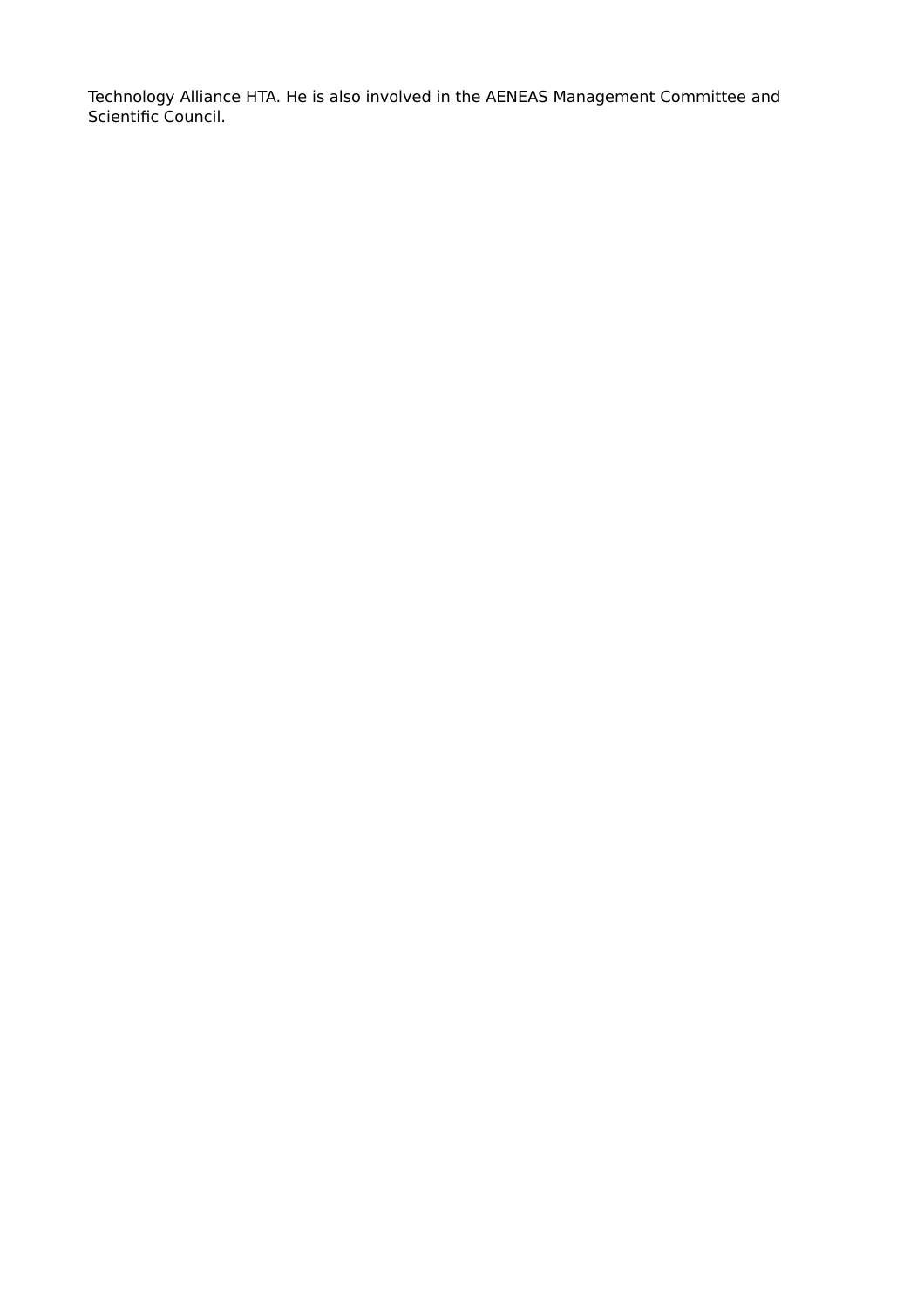# **CMOS Integrated Microsystems: A Cost Efficient Basis for Smart Systems**



A. Goehlich Head of the Department CMOS and Microsystem **Technology** Fraunhofer Institute for Microelectronic Circuits and Systems IMS, Duisburg, Germany



### **Abstract**

In view of the upcoming challenges and opportunities of the internet of things (IoT), the industry 4.0 and the social challenges as the aging society an increasing number and diversity of sensors and actors will be used in future in electronic smart systems. These will require suitable cost effective and flexible technological platforms.

CMOS-integrated microsystems can be the perfect basis for such future applications, connecting intelligence to functionality.

The monolithic integration of micro- or nanostructures i.e. MEMS or NEMS (micro/nanoelectromechanical systems) on pre-processed CMOS-substrates is a promising approach for the next generation of intelligent sensors and actuators. Post-CMOS-processing allows the 3Dintegration of sensors and actuators on top of the read-out circuitry thus enabling a considerable reduction of chip area. The decoupling of the complex manufacture of the CMOSsubstrate from the processing of the functional MEMS/NEMS-device allows to concentrate the development efforts on the functionality. In this way short and cost effective development cycles for new sensors and actuators are made possible.

In the Fraunhofer Alliance Microelectronics a multitude of complementary competences of different institutes is bundled, that target to the integration of MEMS and NEMS on intelligent CMOS-substrates as a technological platform for the next generation of sensors and actors.

Some examples of ongoing technology developments are presented that cover different applications such as sensors for industrial application in harsh environment, integrated energy harvesters, CMOS-integrated optical devices and integrated nanostructures on CMOS.

## **Biografie**

to be continued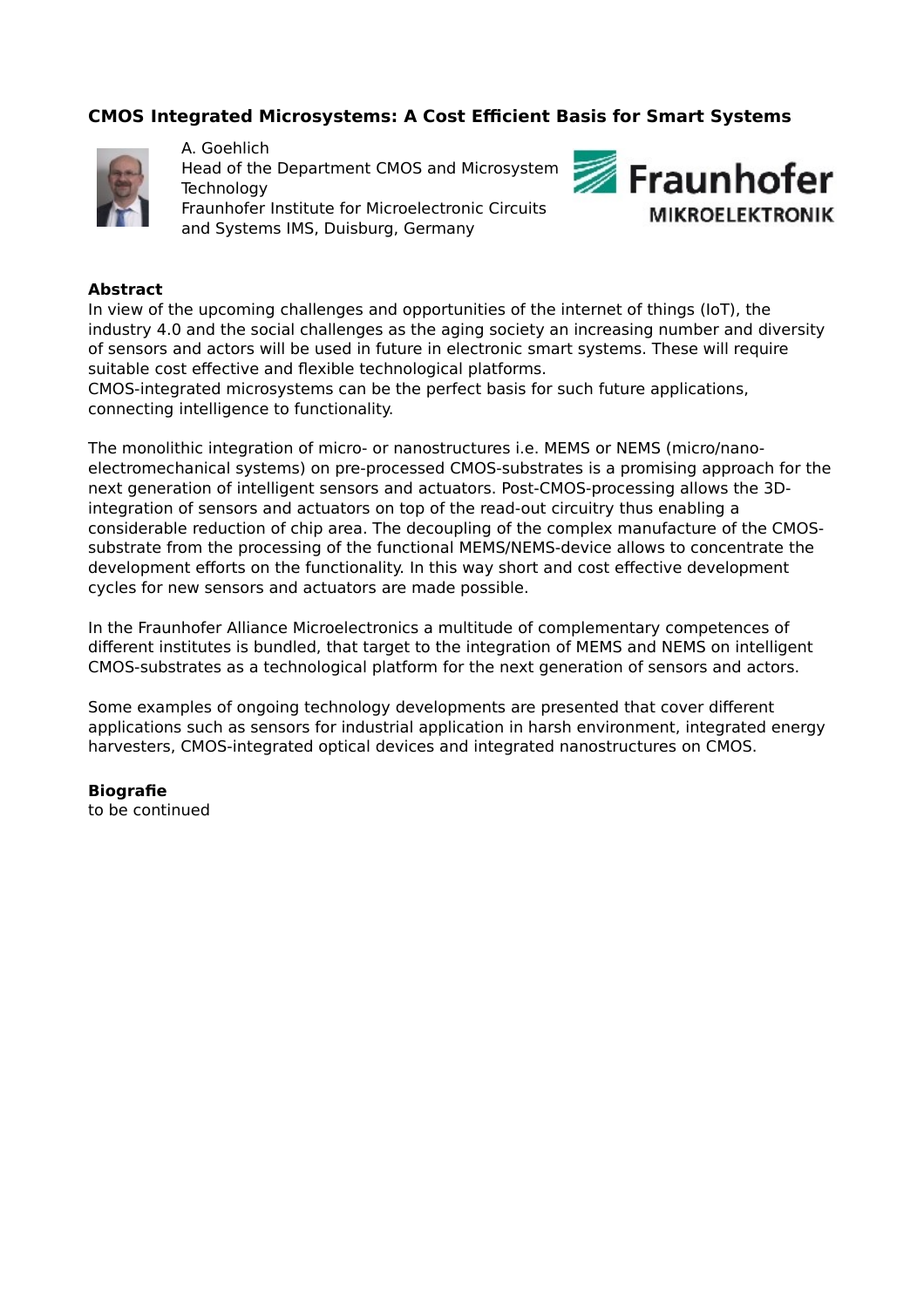# **III-V Semiconductor Devices – Full Potential to be Unleashed by Heterogeneous Integration**



J. Wagner Deputy Director Fraunhofer Institute for Applied Solid State Physics IAF, Freiburg, Germany



## **Abstract**

III-V compound semiconductors offer unique physical properties which allow to realize electronic and also optoelectronic devices with properties far superior to those of their silicon based counterparts. This includes ultra-high-frequency (up to almost 1 THz) low-noise amplifiers, high-power broadband amplifiers and switches, high-efficiency light emitters as well as MEMS devices exploiting the piezoelectric properties of certain III-V materials.

On the other hand, processing technology for III-V materials is less advanced than for e.g. silicon CMOS and, furthermore, the maximum wafer size of III-V substrates is limited to 6 inch the most. To combine III-V technologies and devices with e.g. silicon CMOS, heterogeneous integration is an attractive approach.

Here we present examples of the integration of GaN-based power electronics with silicon, either by direct growth of GaN on silicon or by heterogeneous integration via transfer printing of GaN power transistor chips onto silicon. Furthermore, we report on high-performance mmwave Radar modules based on metamorphic GaInAs high-electron-mobility transistors (HEMTs) and a 3D mm-wave MIMO camera based thereon. This mm-wave Radar technology will benefit greatly from advanced heterogeneous integration concepts, which will allow to integrate GaNbased transmitter with GaInAs receiver chips onto silicon in order to reduce size, weight and also cost. As a third example we will report on the integration of InP-based quantum cascade lasers with silicon-based optical MEMS scanning gratings, which allows the realization of a compact and fast scanning MIR laser source for spectroscopic sensing, diagnostics and process analysis.

#### **Biografie**

Joachim Wagner received the Ph.D. degree in physics from the University in Stuttgart, Germany, in 1982. From 1982 to 1984 he worked at the "Max-Planck-Institut für Festkörperforschung", Stuttgart, Germany, in the group of Prof. M. Cardona before joining the Fraunhofer-Institute for Applied Solid State Physics, Freiburg, Germany, in 1985. There he is currently Deputy Director and Division Director, responsible for the institute´s business units. He is also Professor at the Institute of Physics of the University of Freiburg and an associated member of the Materials Research Center Freiburg (FMF). His current research interests include III/V-semiconductor based optoelectronic devices in particular for the infrared spectral range, as well as their integration into modules and sensing systems. He is author or coauthor of 470 scientific publications including several review papers and book chapters.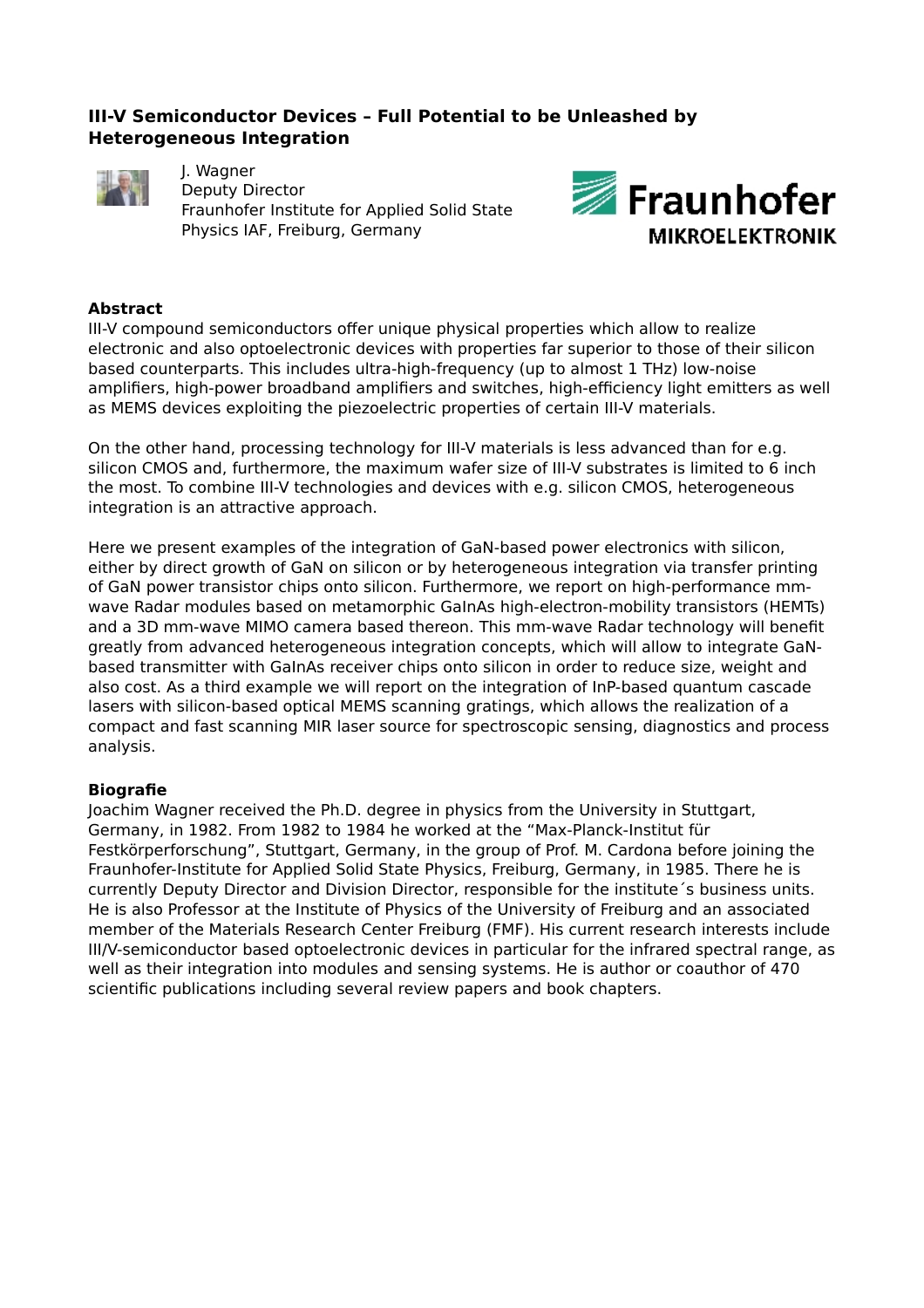# **Smart Systems as Enabler for Industrie 4.0 and Internet of Things**



H. Lakner Executive Director Fraunhofer Institute for Photonic Microsystems IPMS, Dresden, Germany



### **Abstract**

Internet of Things and Industrie 4.0 are current megatrends that promise enormous chances for the European industry, especially for markets like plant construction and engineering, automotive, electronics industry and industrial automation. Besides intelligent software, optimized hardware components are required so that the digital transformation of the industry becomes a success and competitiveness of the European industry can be ensured. Electronic data and signal processing by cyber physical systems requires an interface to the real world. Micro Electromechanical Systems (MEMS) comprising the sensory element as well as read-out and driving circuitry, realized as ASIC, are already widely established in certain markets like automotive and consumer industry. However, they are also of great importance for Industrie 4.0. They collect physical or chemical information via the sensing element, the electronics transforms the signal into a usable form and by means of analog and digital interfaces information is transferred to the central processing unit. Applications in the field of Internet of Things and Industrie 4.0 often have special requirements like low energy consumption and monolithic integration of all functionality in order to minimize costs. Here, additional research and development is necessary to provide solutions that meet those demands. Systems to be used for Industrie 4.0 shall typically act autonomously. Hence, a wireless data transmission is preferred. Since power consumption of the entire system is dominated by RF transmission, alternative solutions are sought. One promising candidate is optical wireless transmission which achieves much higher bandwidth than RF modules. Sending a given amount of data from a sensor node to the central processing by optical transmission becomes much more energy efficient. The talk will feature recent developments of the Fraunhofer Microelectronics Group in all mentioned areas.

#### **Biografie**

Hubert Lakner (born 1958) received his diploma-degree in physics from Eberhard-Karls-Universität Tübingen in 1986. After one year in industry he joined the Gerhard-Mercator-Universität (Duisburg) working in the field of nanocharacterisation of mesoscopic semiconductor structures. He received his PhD in Electrical Engineering in 1993. From 1994 until September 1998 he hold a post doc position (Oberingenieur) at the Gerhard-Mercator-Universität. He focussed on high frequency and high speed circuits based on compound semiconductor heterostructures. In October 1998 he joined the Fraunhofer Institute for Microelectronic Circuits and Systems (IMS) in Dresden where he was the Acting Director in 2002. Since January 2003 he is the (founding) Director of the new Fraunhofer Institute of Photonic Microsystems (IPMS) in Dresden. Additionally, he is Professor for Optoelectronic Devices and Systems in the Department of Electrical Engineering and Information Technology at the Technical University Dresden since February 2004. He is chairman of the board of directors of the Fraunhofer Microelectronics Group since 2005, representing about 3500 employees in 11 Fraunhofer institutes, and member of the Fraunhofer Präsidium (Presedential Council).

Prof. Lakner is engaged in many European and German initiatives e.g. AENEAS supervisory board, member of the ELG (Electronic Leaders Group), member of ECSEL Germany, chairman of the scientific advisory board of SILICON SAXONY.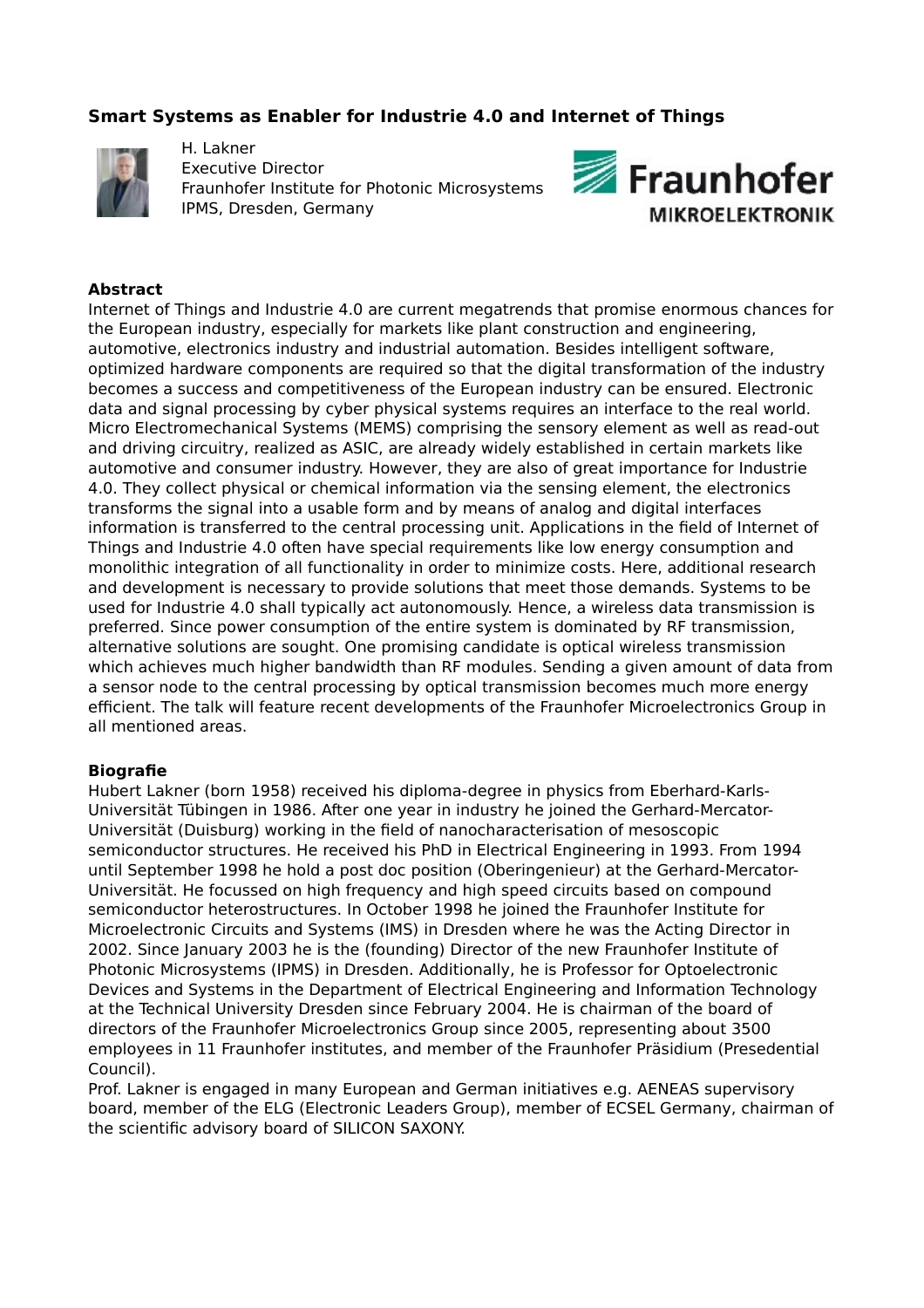## **Requirements & Challenges for Heterogeneous System Integration**



J. Wolf Head of Department, Management ASSID Fraunhofer Institute for Reliability and Microintegration IZM, Berlin, Germany



## **Abstract**

Traditional single packaging solutions are not able to deal with the required system specifications related to high functionality, miniaturization, high speed data transmission, and multi-device integration. There is a need of highly miniaturized and flexible systems solutions that can be applied in various sectors and meet the requirements of current application trends especially in the realms of Internet of Things (IoT), Cyber Physical Systems (CPS), Ambient Assisted Living (AAL) as well as information & communication, logistics, security, automotive, health care and industrial electronics (Industry 4.0). Heterogeneous integration of multiple electronic devices is a key enabling technology which covers wafer level e.g. CSP, 3D, 2.5 integration as well as board level approaches. The presentation will give an overview of current heterogeneous integration technologies under the perspective of "More Than Moore" through Heterogeneous System Integration. 3D integration with Through-Silicon-Vias (TSV) is one of the most important topics in current packaging and interconnection.

#### **Biografie**

M. Juergen Wolf received a M.S. degree in Electrical Engineering. In 1994, M. Juergen joined Fraunhofer Institute for Reliability and Microintegration IZM and worked e.g. as group & project manager in the field of wafer level packaging and system in package. Since 2011 he is head of the department Wafer Level System Integration and also coordinates and manages "ASSID - All Silicon System Integration Dresden" with its 300 mm WL process line. He manages as well as participates in a number of research projects on European and international level. Wolf is European representative in the technical working group Assembly & Packaging of ITRS, board member of EURIPIDES as well as member of IEEE and SMTA. He has (co) authored numerous scientific papers and reports in the field of microelectronic packaging and holds a number of patents.